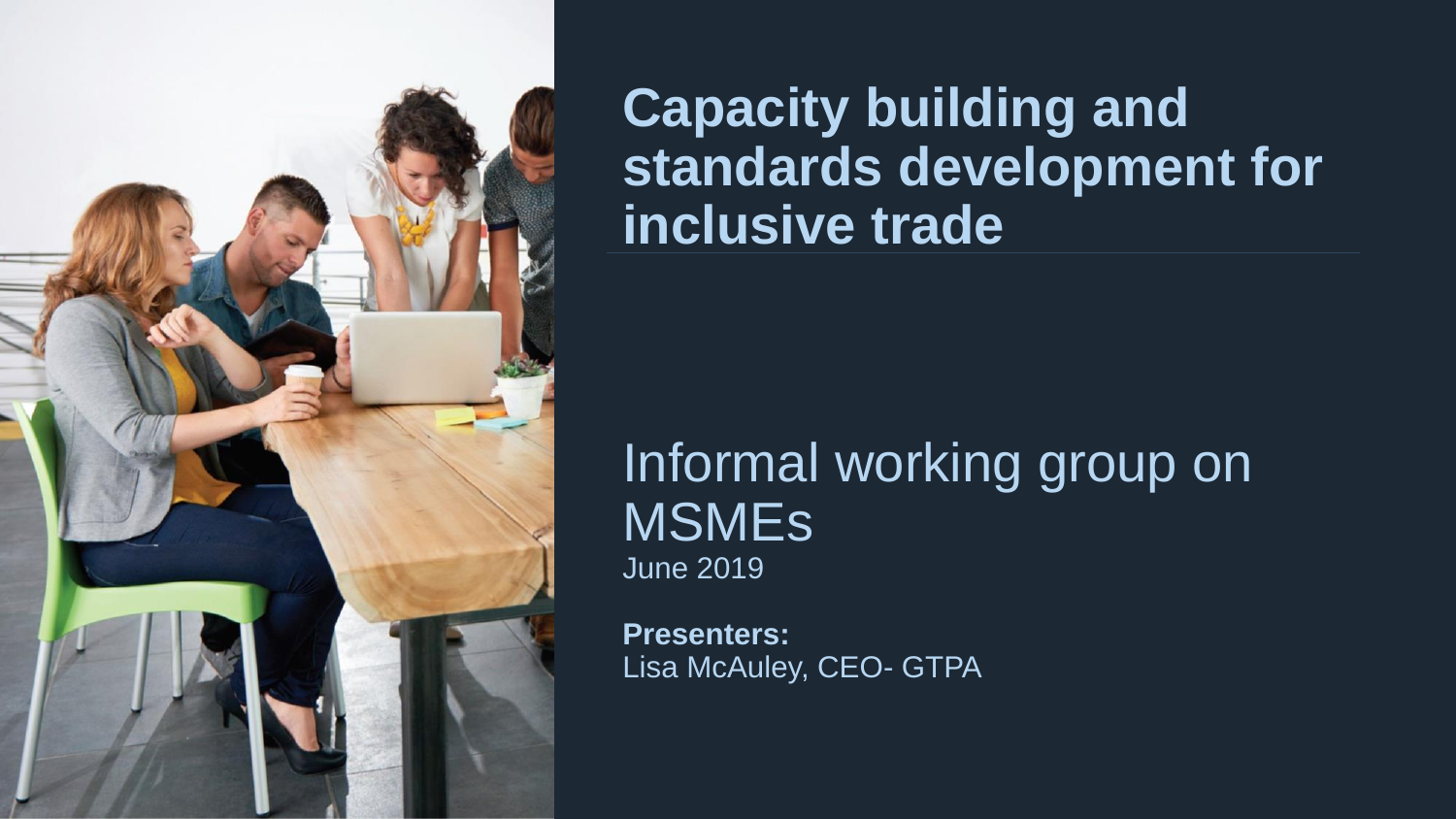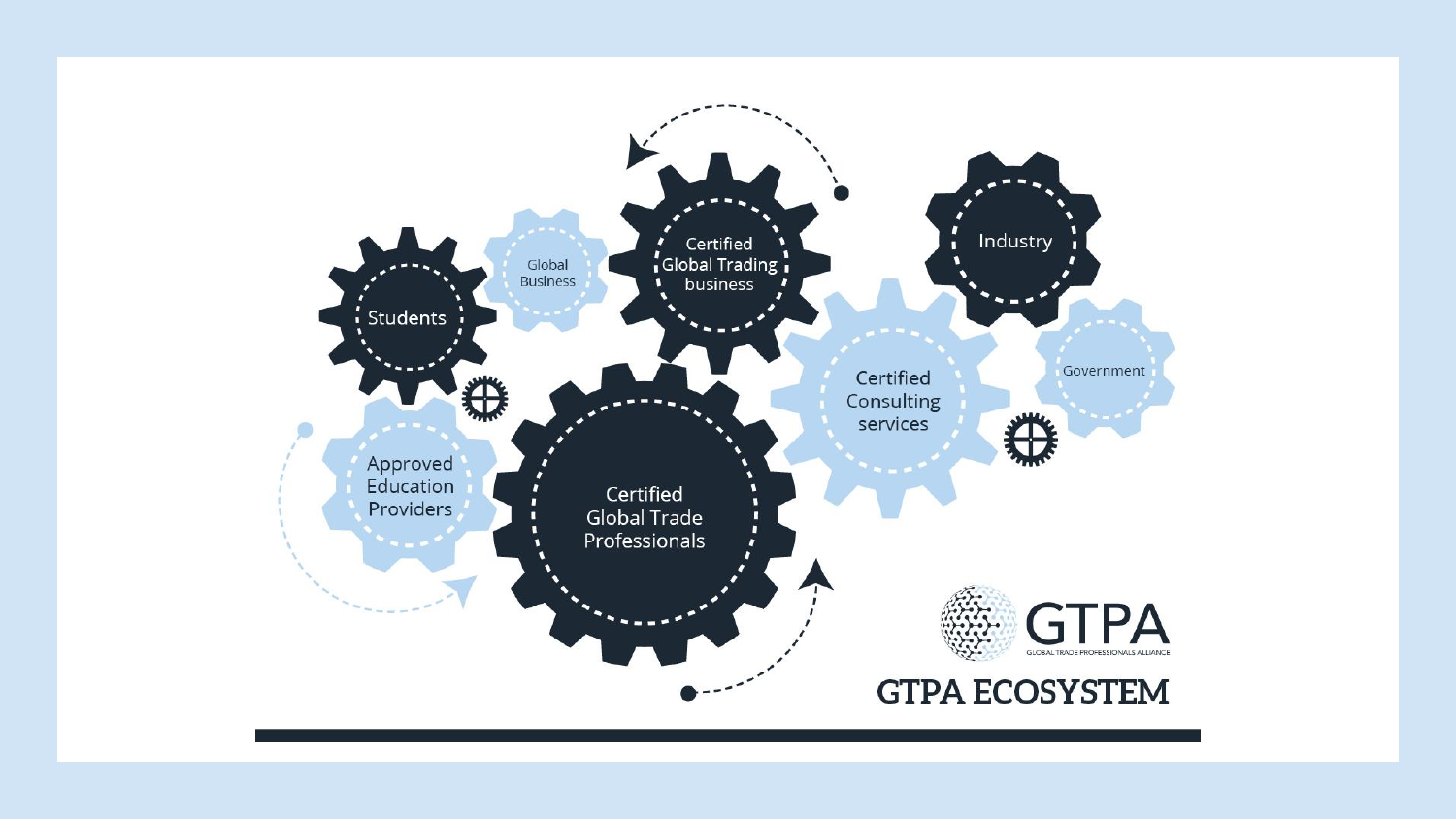



We support businesses, governments, trade professionals, trade organisations and industry bodies to:



- Build competency and proficiency in the conduct of international trade;
- Create and facilitate global business networks to advance international trading opportunities;



**Establish a trusted international trading environment** reinforced by ISO standards.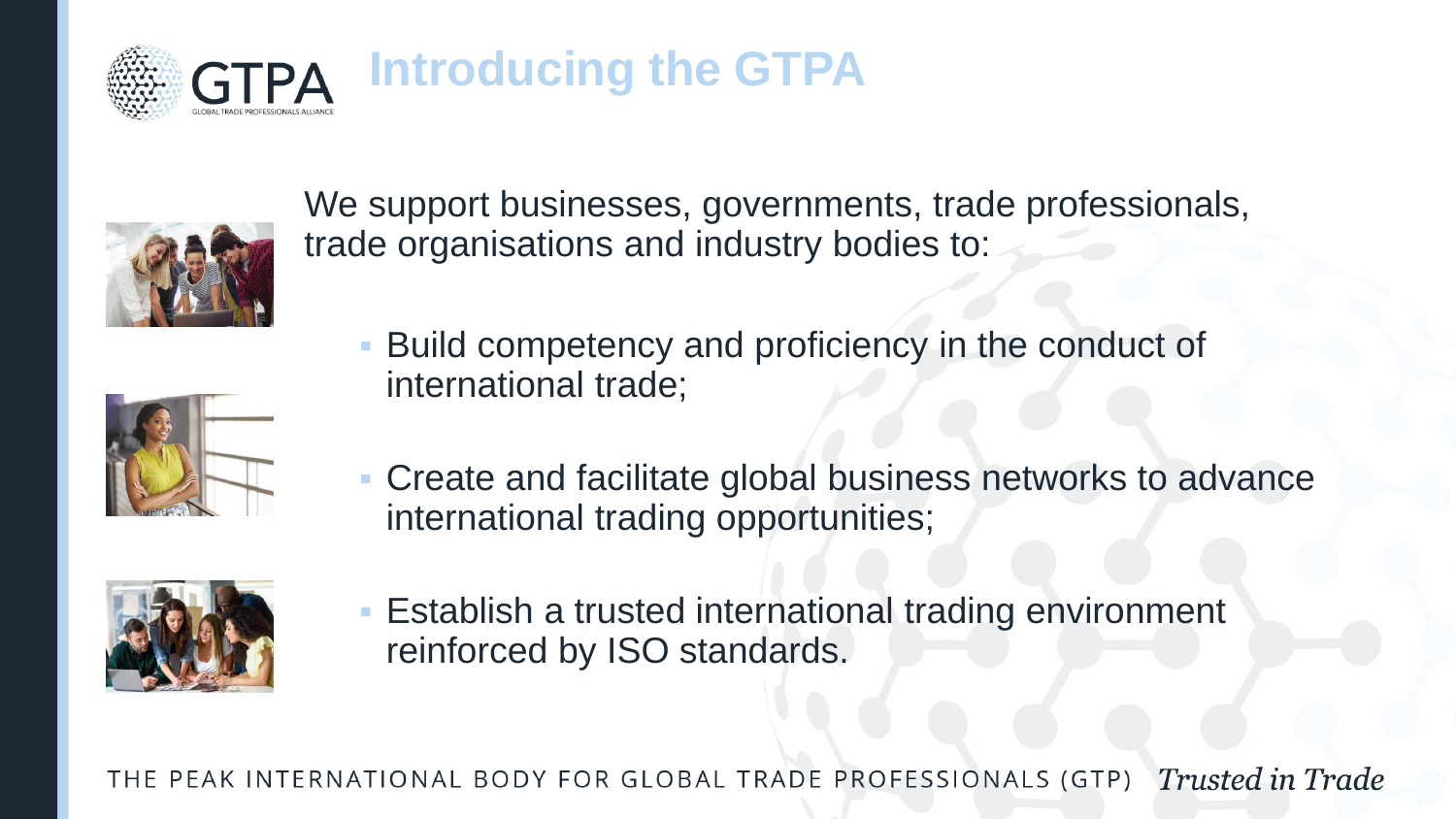



We are the global body for standards on international trade, including:

**ISO/IEC 17024 for global trade professionals** 



- **ISO/IEC 17065 for global trading businesses**
- **ISO/IEC 17065 for global consulting services**

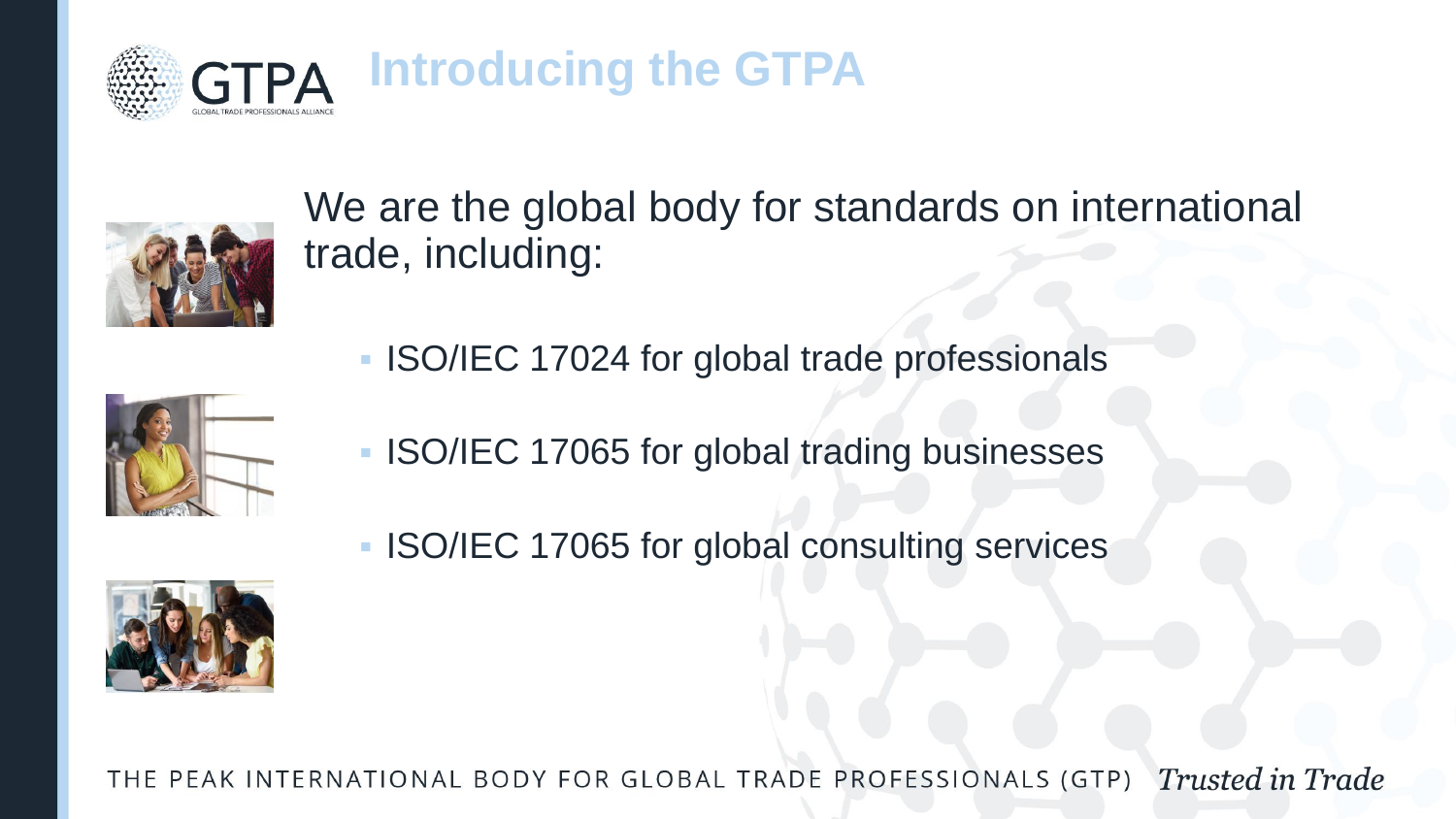

The importance of standards and capacity building to support:



Gender engagement



- Youth engagement
- Diaspora engagement



- **Indigenous engagement**
- MSMEs engagement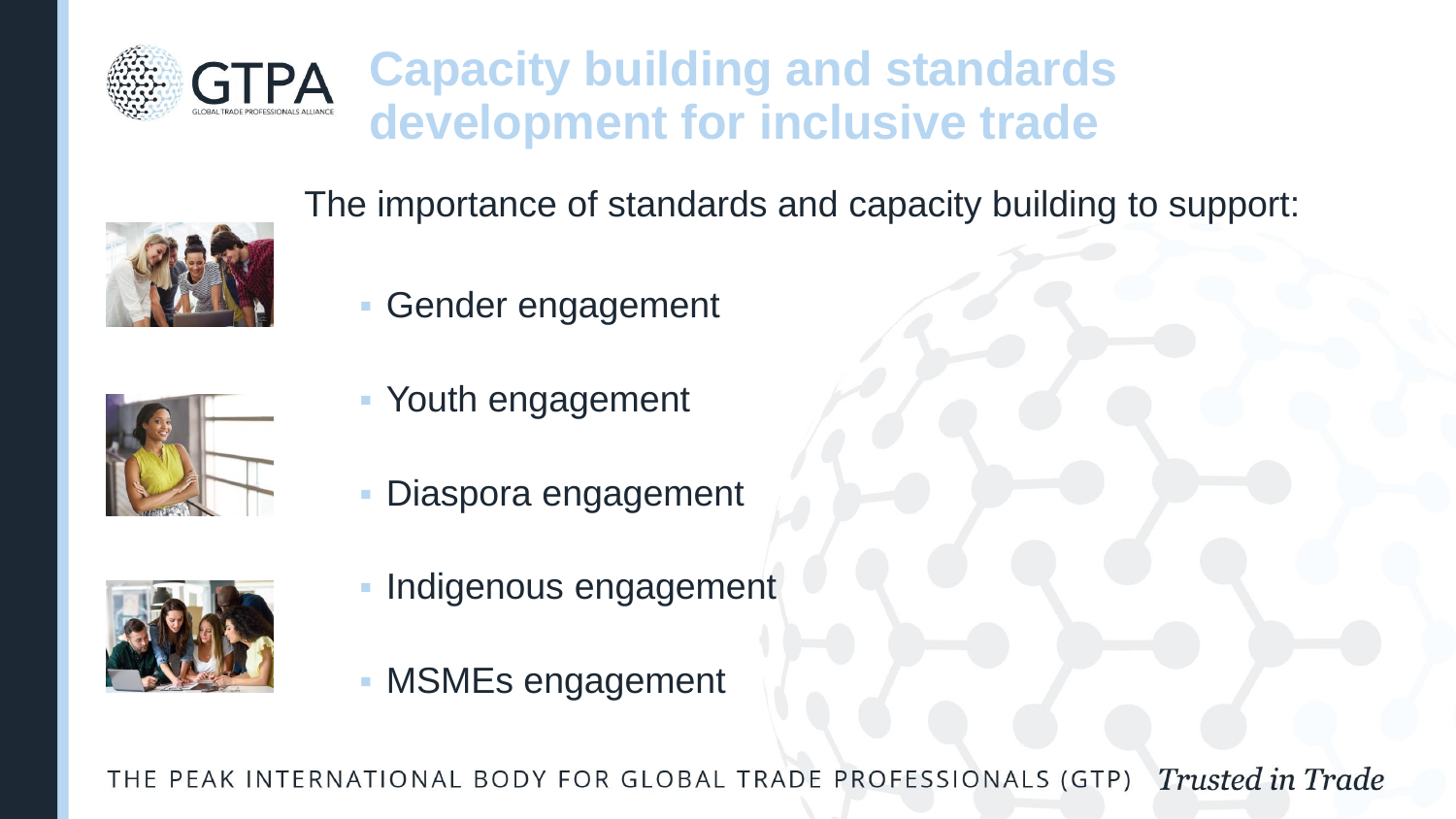

Each area will explore engagement from the perspective of:



 Rationale and benefits to ensuring that trade policy takes account of gender/ youth/ diaspora/ indigenous, MSMEs issues and preferences



Instruments to facilitate greater inclusion in international trade



Highlights of international best practice

**Trusted in Trade** THE PEAK INTERNATIONAL BODY FOR GLOBAL TRADE PROFESSIONALS (GTP)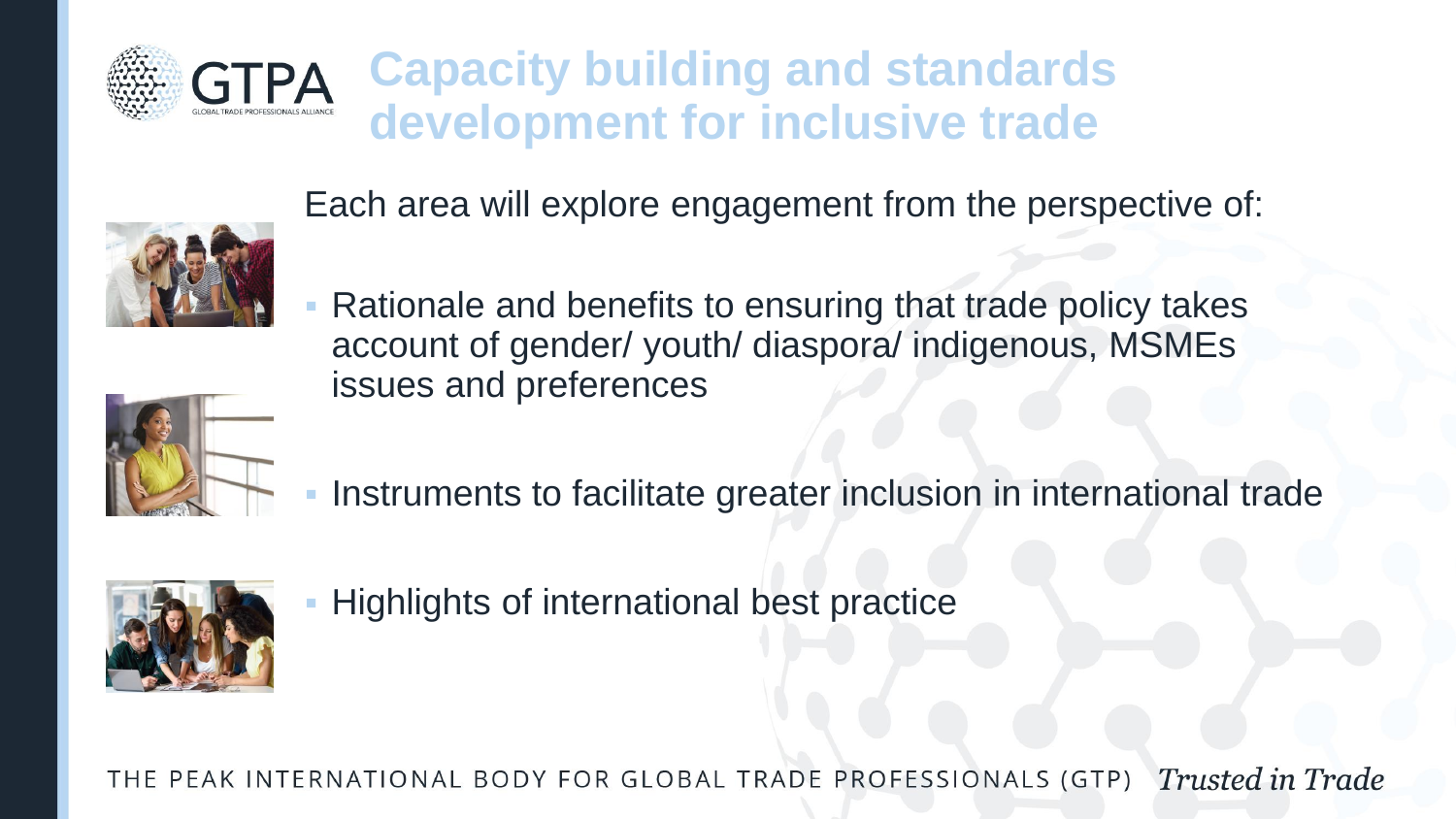



Exploring various mechanisms under the rubric of standards and capacity development through a more inclusive international trade environment:



- **Trade facilitation**
- Digital trade and e-commerce



**Trade finance and global supply chain integration** initiatives.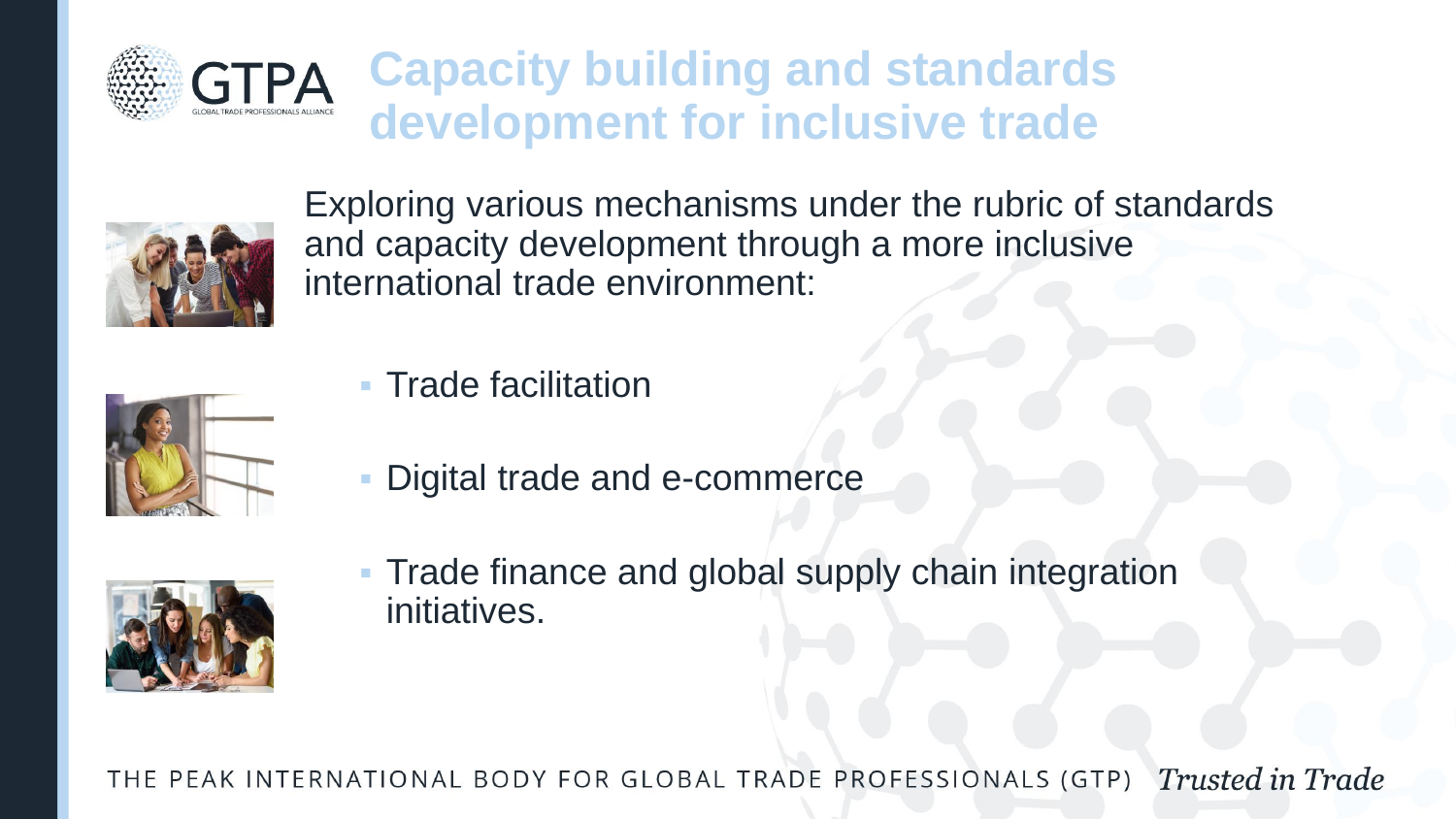



 Working together to promote inclusive trade and the importance of capacity building, standard setting and building international networks of recognised trade professionals/ certified trading business.



 Working together with governments, international institutions, non-profit organisations, universities and professional education providers, as well as individual professionals to build trade skills in a structured, formalised manner.



 Working together to ensure standards and capacity building can drive sustainable, inclusive trade around the world.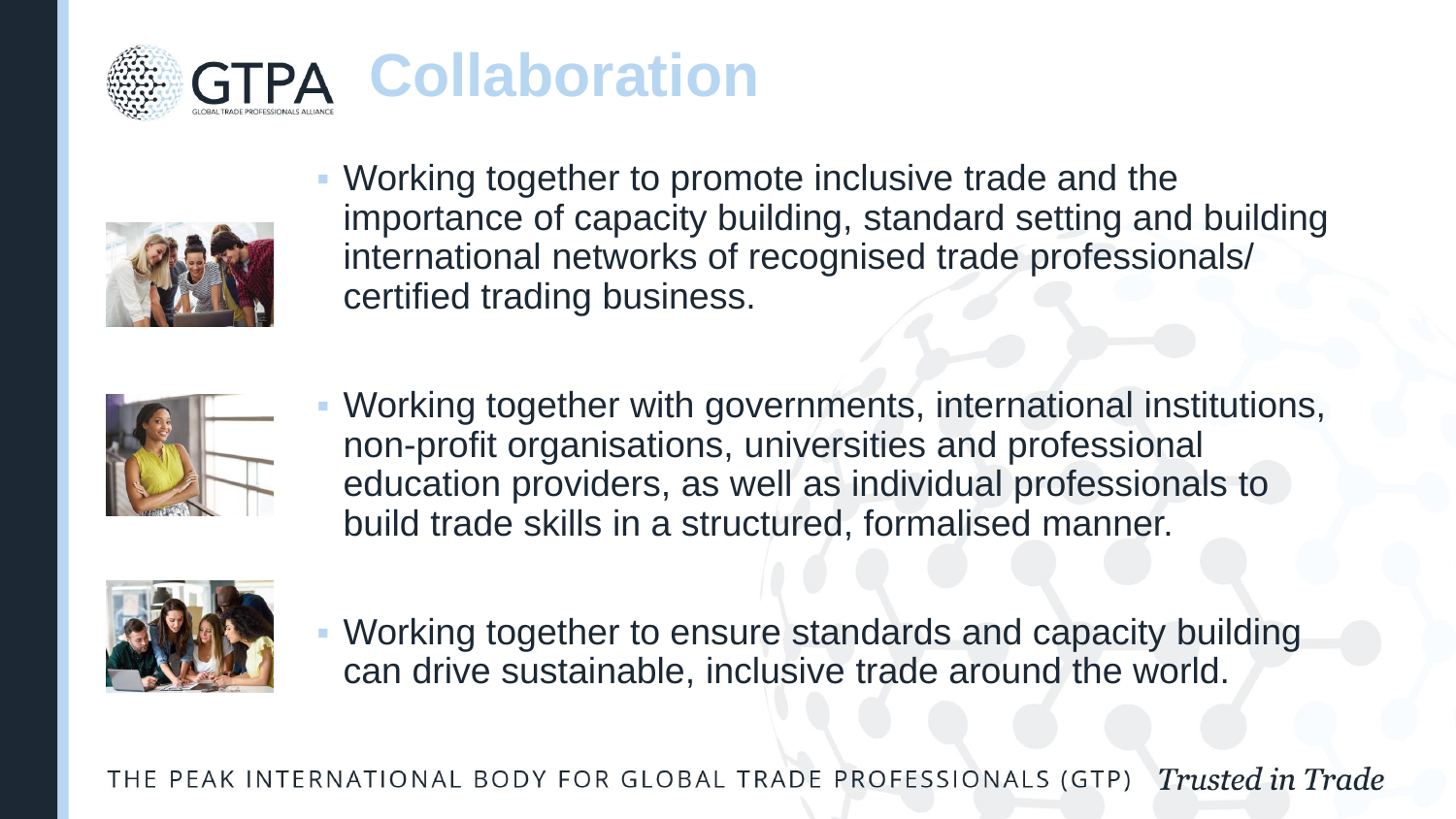

The outcomes from this paper are intended to:



 Support policy makers in ensuring that policy settings and commercial environments are structured to achieve fair and equitable access to international trading opportunity;



 Support international trade professionals in becoming wellrounded and well-versed on issues pertaining to inclusive trade;



 Raise awareness of and reinforce the need to ensure that gains from international trade are equitably shared by all in society.